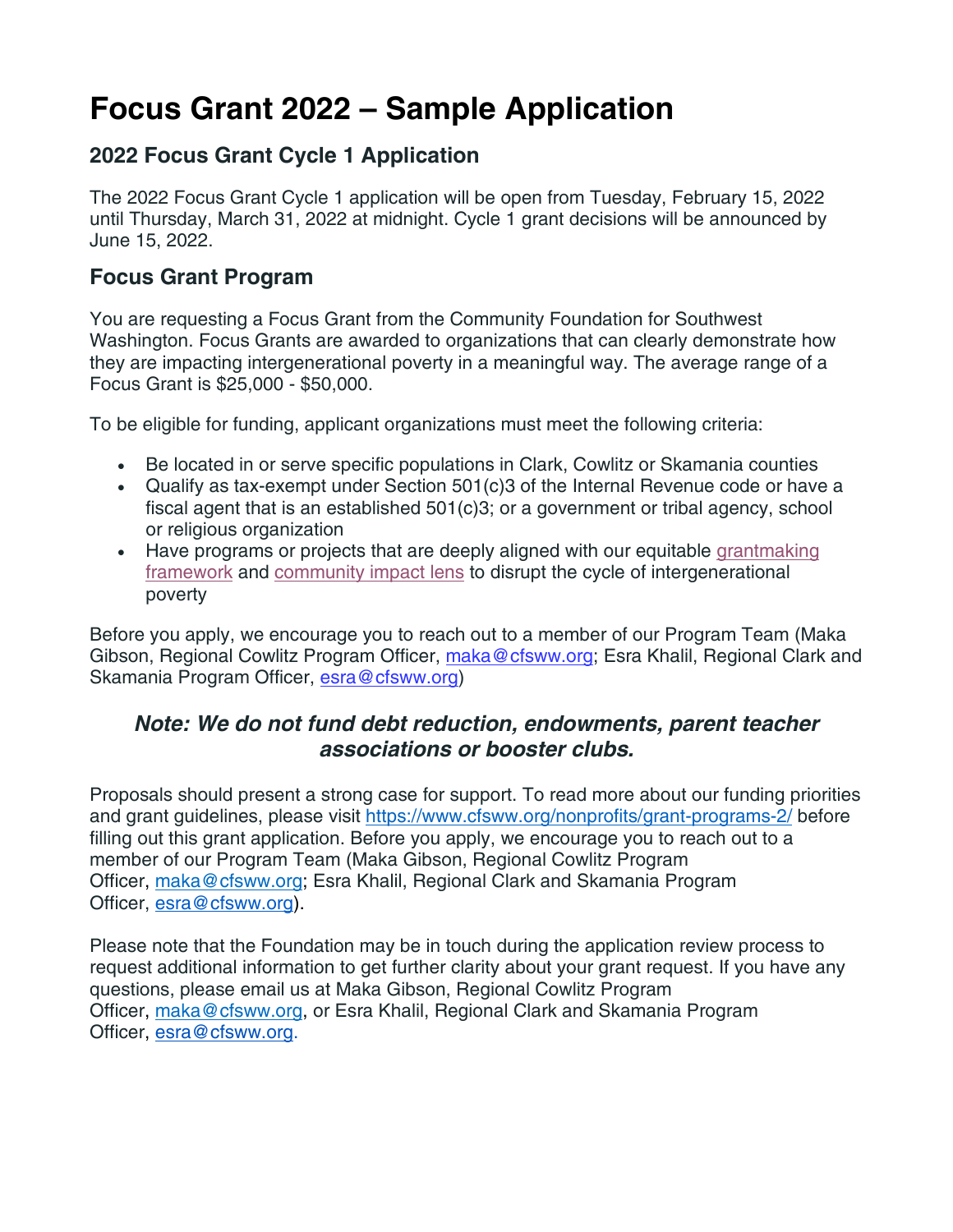## **Let's get to know you!**

- First Name
- Last Name
- Email
- Email Confirmation

# **Basic Information**

- Applicant Organization Name
	- o Please use the organization's legal name here, per your IRS nonprofit designation letter.
- Tax Status select one:
	- $\circ$  501(c)(3) nonprofit
	- o Government (includes public schools) or tribal agency
	- o Church/religious organization
	- o Not a nonprofit organization, we have a fiscal sponsor
	- o Other
- Tax ID #/EIN
	- $\circ$  Do not include the hyphen. For example, 911246778. If you're using a fiscal sponsor, enter the Tax ID/EIN of your fiscal sponsor.
- Date of Incorporation (MM/YYYY)
- Street Address
- City
- State
- Zip Code
- Is your mailing address different from your street address? (Yes/No)
- Mailing Address (If different than Street Address)
- City
- State
- Zip Code
- Main Phone
- Website Address

# **Personnel**

- Executive Director
- Executive Director Email
- Primary Contact Name
	- $\circ$  The primary contact should be directly involved with this grant application and the program you are requesting funds for.
- Primary Contact Title
- Primary Contact Email
- Total Number of Paid Staff (FTE)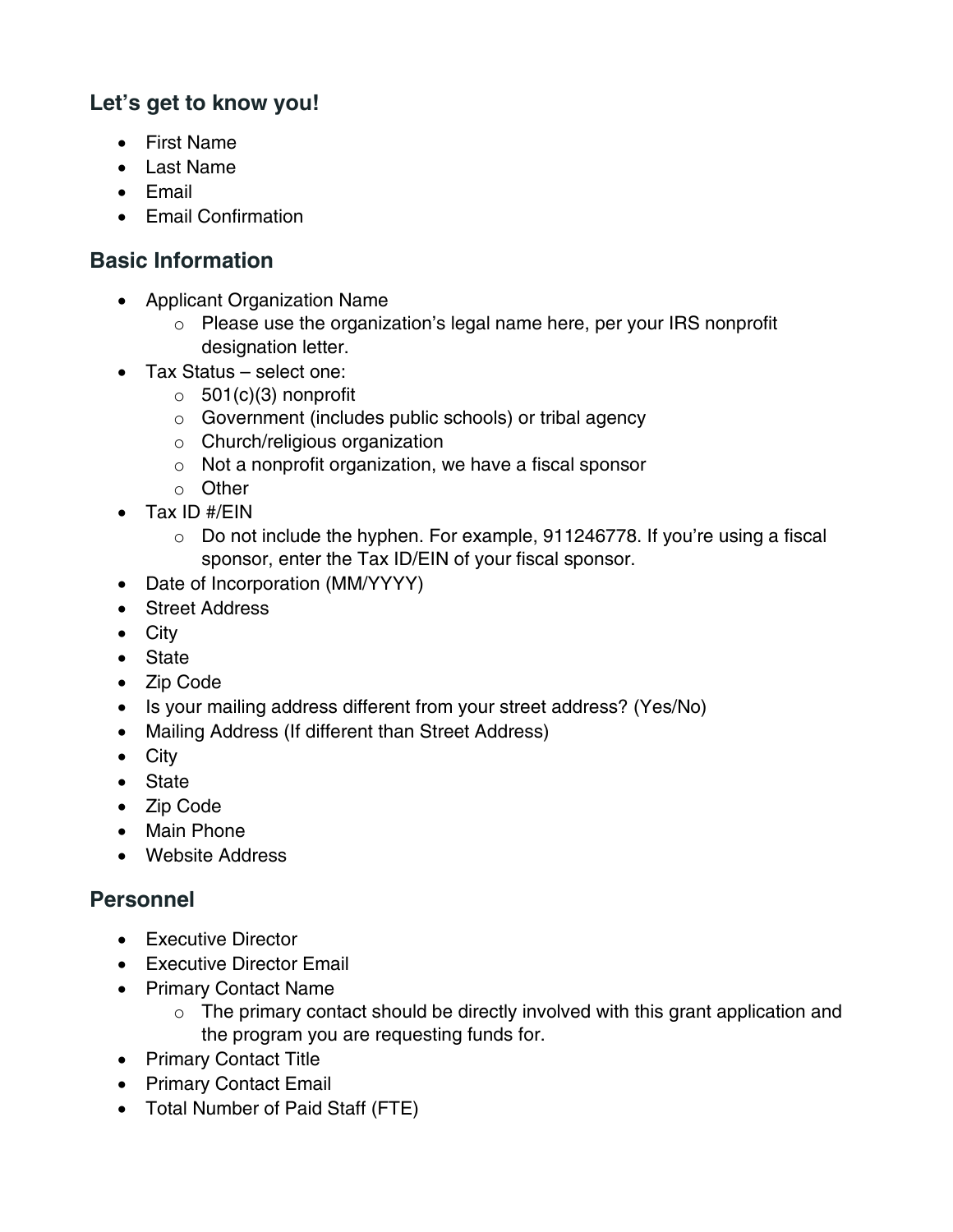## **Organization Profile**

- What is your annual operating budget? Select one:
	- $\circ$  Less than \$250,000
	- o Between \$250,000 \$499,999
	- o Between \$500,000 \$999,999
	- o Greater than \$1 Million
- Please share your organization's mission statement and history of serving southwest Washington.

We recognize that intergenerational poverty is not experienced equally among communities. Describe how your core programs are designed to address the root causes of intergenerational poverty and how your programming is reducing disparities in priority populations.

• Please share an example(s) of how your organization proactively promotes equity, diversity and inclusion in your work and if your organization has specific policies that take equity into mind.

The Community Foundation is committed to the values of equity, diversity and inclusion, and actively strives to support these efforts locally and regionally. We approach this work with humility and seek to partner with organizations that are committed to addressing disparities in their organizations and in our community. We recognize there exists a continuum of opportunity and experience organizations have to promote and practice equity. Our intention here is to have a greater understanding of where your organization is on this continuum. We understand equity is valued by our community, but we are hoping to gain a deeper understanding of how your organization is operationalizing equity with specific examples, not necessarily broader language defining what equity is or citing of standard non-discrimination language. Examples include, but are not limited, to any culturally-specific/relevant programming offered; plans to outreach to priority populations or historically under-resourced populations; project location in communities lacking critical infrastructure or near culturallyspecific businesses/services; and/or diversity or cultural competency initiatives within your organization.

• Does your organization actively practice non-discrimination for both staff and clients? Please explain. Also, see our Non-Discrimination Policy: <https://www.cfsww.org/nonprofits/grant-programs-2/#nondisc>

#### **Grant Request Overview**

We invest in the following community impact areas related to intergenerational poverty:

Basic Human Needs: Efforts to meet the basic needs of underserved individuals, families and communities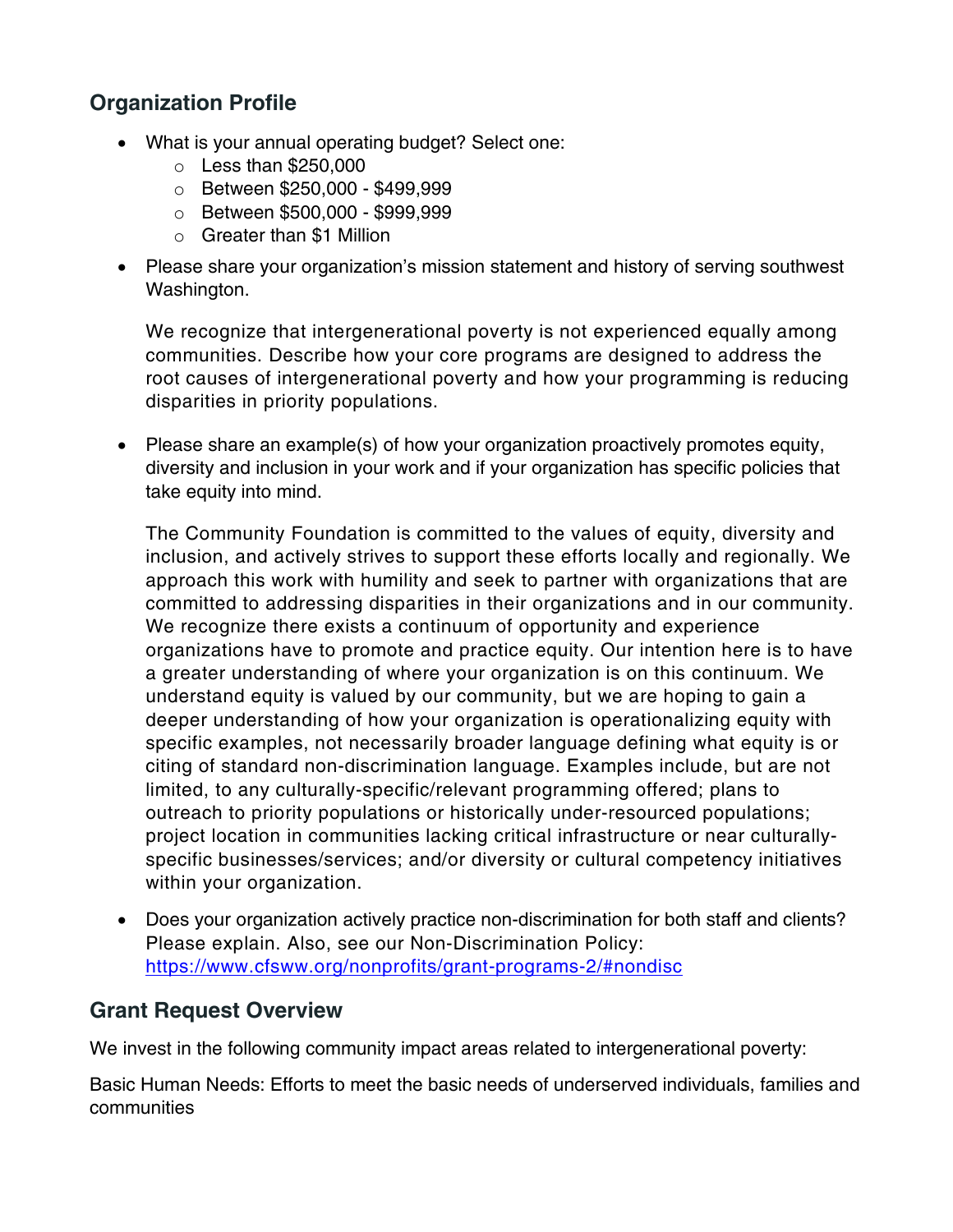Educational Attainment: Efforts to provide equitable educational opportunities

Asset Building: Efforts to improve the financial health of people and communities facing the biggest barriers to economic mobility

- Which of these areas does the work you are requesting funding for most closely align? Select one:
	- o Basic Human Needs
	- o Educational Attainment
	- o Asset Building
- Please select up to three areas of focus that describe your grant request.
- $\triangleright$  Affordable Housing
- $\triangleright$  Arts
- $\triangleright$  Animal Welfare
- $\triangleright$  Behavioral/Mental Health
- Child Advocacy and Foster Care **Supports**
- $\triangleright$  Community Development
- $\triangleright$  Disability Services
- Disaster Relief
- ▶ Domestic Violence
- $\triangleright$  Early Childhood Education
- Economic Development
- $\triangleright$  Fducation K-12
- $\triangleright$  Education Post-Secondary
- $\triangleright$  Equity and Support for Historically Under-Resourced Communities
- Environmental Justice
- $\triangleright$  Financial Literacy
- Food Security
- > Homelessness
- $\triangleright$  Health and Wellness
- $\triangleright$  Humanities library, museum, cultural, public broadcast
- $\triangleright$  Immigrant/Refugee Services
- **E** Legal Services
- **≻** Other
- $\triangleright$  Other Basic Needs (clothing, personal/household items, technology, transportation)
- $\triangleright$  Organizational Development (staff development, capacity building)
- $\triangleright$  Public Policy
- $\triangleright$  Senior Citizen Services
- $\triangleright$  Small Business/Leadership Development
- $\triangleright$  Veterans and Military
- Wraparound Services
- Youth Development/Mentor Programs
- If you selected Equity and Support for Historically Under-Resourced Communities, is your organization led by members of the historically under-resourced community targeted by this grant?
- If you selected Organizational Development, please select at least one other area of focus describing your organization's overall mission.
- If you selected Other, please specify.
- Is your organization led by a person who identifies as Black, Indigenous, Latina/o/x, Native Hawaiian, Pasifika, or Communities of Color? If yes, please elaborate.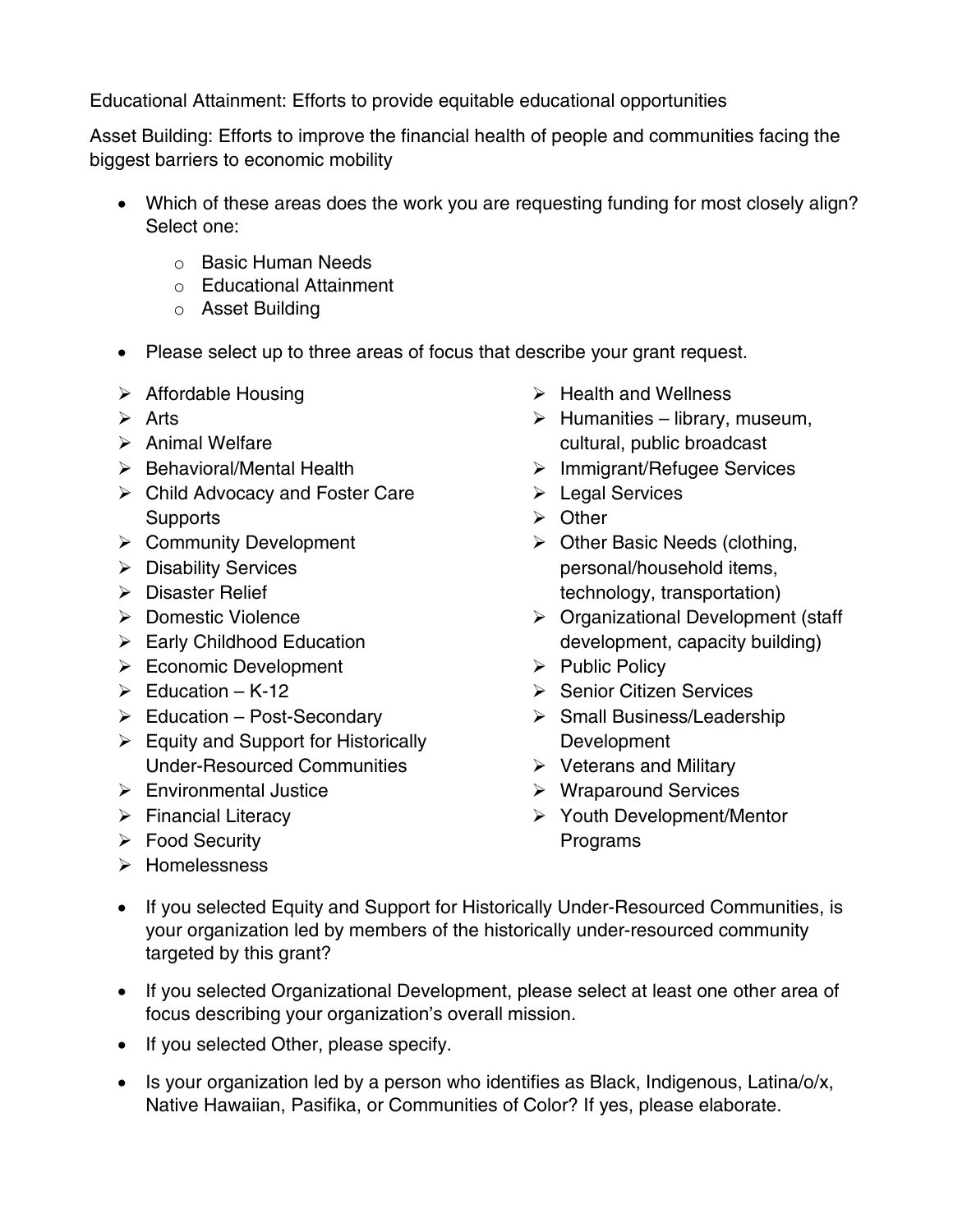- Which priority population(s) does your organization and program/project serve? Select all that apply.
- $\triangleright$  Black
- $\triangleright$  Indigenous
- $\triangleright$  Latino/a/x
- $\triangleright$  Native Hawaiian
- $\triangleright$  Pasifika
- **≻ Communities of Color**
- $\triangleright$  Foster youth and young adults who have aged out of the foster care system
- $\triangleright$  Immigrants and/or Refugees
- Historically under-resourced communities or communities lacking critical infrastructure
- $\triangleright$  People with behavioral health issues
- $\triangleright$  People with disabilities (developmental, intellectual, neurodivergent, physical)
- $\triangleright$  People living on low incomes
- $\triangleright$  People who identify as LGBTQ2S+
- $\triangleright$  People who are unstably housed/unhoused
- $\triangleright$  Rural and distressed communities
- $\triangleright$  Survivors of domestic violence, gender violence, and/or child abuse
- **≻ Other**

- Program/project title
- Please provide a brief description (1-2 sentences) of your request and how Community Foundation funds will be used.
- Which counties will your grant request serve? Select one:
	- o Clark o Cowlitz o Skamania o All

#### **Grant Request Narrative**

• Describe the program(s) for which you are requesting funding.

Please include a description of the population(s) being served, how you used community input to identify need, how your approach will equitably address that need and reduce disparities, and details about your service delivery model (e.g., culturally-specific/culturally-responsive services, use of best practices, staff experience, etc.). Please also provide an overview of your key outcomes and the primary activities your organization will undertake to achieve those outcomes. Additionally, we are interested in learning how you engage relevant partners and/or participate in collaboration strategies.

• What is the intended impact of this program/work? This could be on the organization itself, your clients and/or for the community as a whole (e.g., practices, policies, systems).

> Please include the estimated number of clients or community members who will be served/impacted by this program/work.

• Please share how your organization conducts culturally-specific outreach to the communities you intend to serve.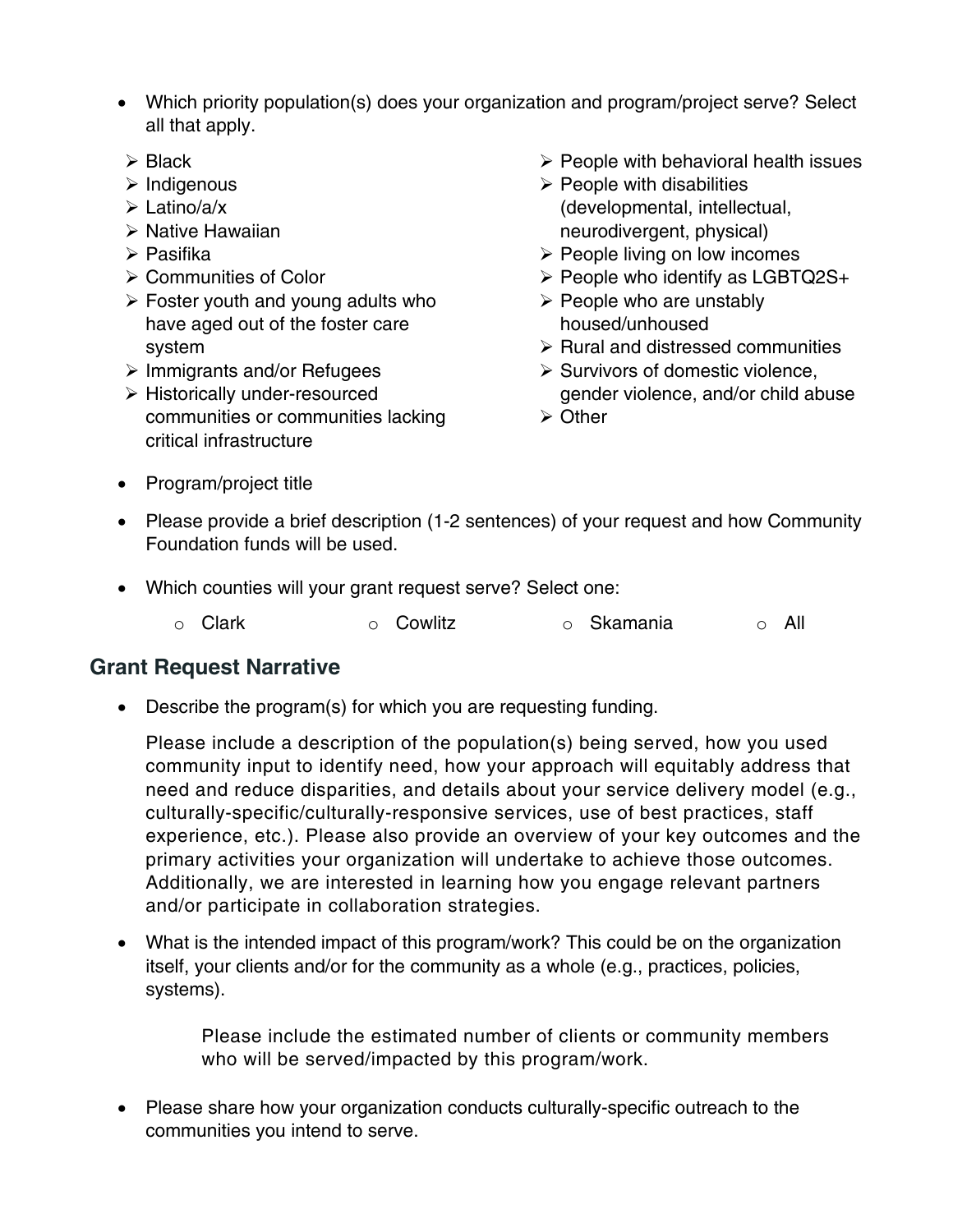We seek to support organizations that are elevating the expertise and influence of people experiencing poverty and ensuring people disproportionately affected by poverty have a direct say in the strategies and recommendations from which they stand to benefit. What efforts has your organization made to engage the voices, perspectives and expertise of the clients/communities you serve in the development, implementation and evaluation of your work (e.g., feedback loops, engagement of those with lived experiences, etc.)? Include any challenges or opportunities you see here.

## **Funding Sources**

- Please list all other funding sources and amounts for which you are seeking funding, including foundations, government agencies, businesses and in-kind support. Include whether this funding is confirmed, pending or planned.
- If your organization is awarded a Focus Grant, how will you sustain the proposed activities or build on what you hope to achieve after the grant period?

## **Financial Attachments and Narrative**

All applicant organizations are required to submit organizational financial statements.

*If you are headquartered outside of southwest Washington, please submit a southwest Washington program/project specific budget.*

- Please attach a copy of the organization's annual operating budget showing projected revenue and expenses for your current fiscal year.
- Please attach a copy of the organization's Statement of Activities (also commonly called a Profit & Loss Statement or Income Statement) showing actual revenues and expenses for your most recently completed fiscal year.
- Please attach a copy of the organization's Balance Sheet (also called a Statement of Financial Position) for your most recently completed fiscal year, showing assets and liabilities.
- If you are headquartered outside of southwest Washington, please attach a southwest Washington program/project specific budget, showing revenues and expenses (separately) for the entire project/program period.
- Please provide a financial narrative if you'd like to elaborate on any special financial circumstances, anomalies, or budget assumptions.

## **Additional Documents**

- If needed, use this space to provide introduction or narrative of any downloaded documents to support your grant request.
- Upload any additional information to support your grant request.